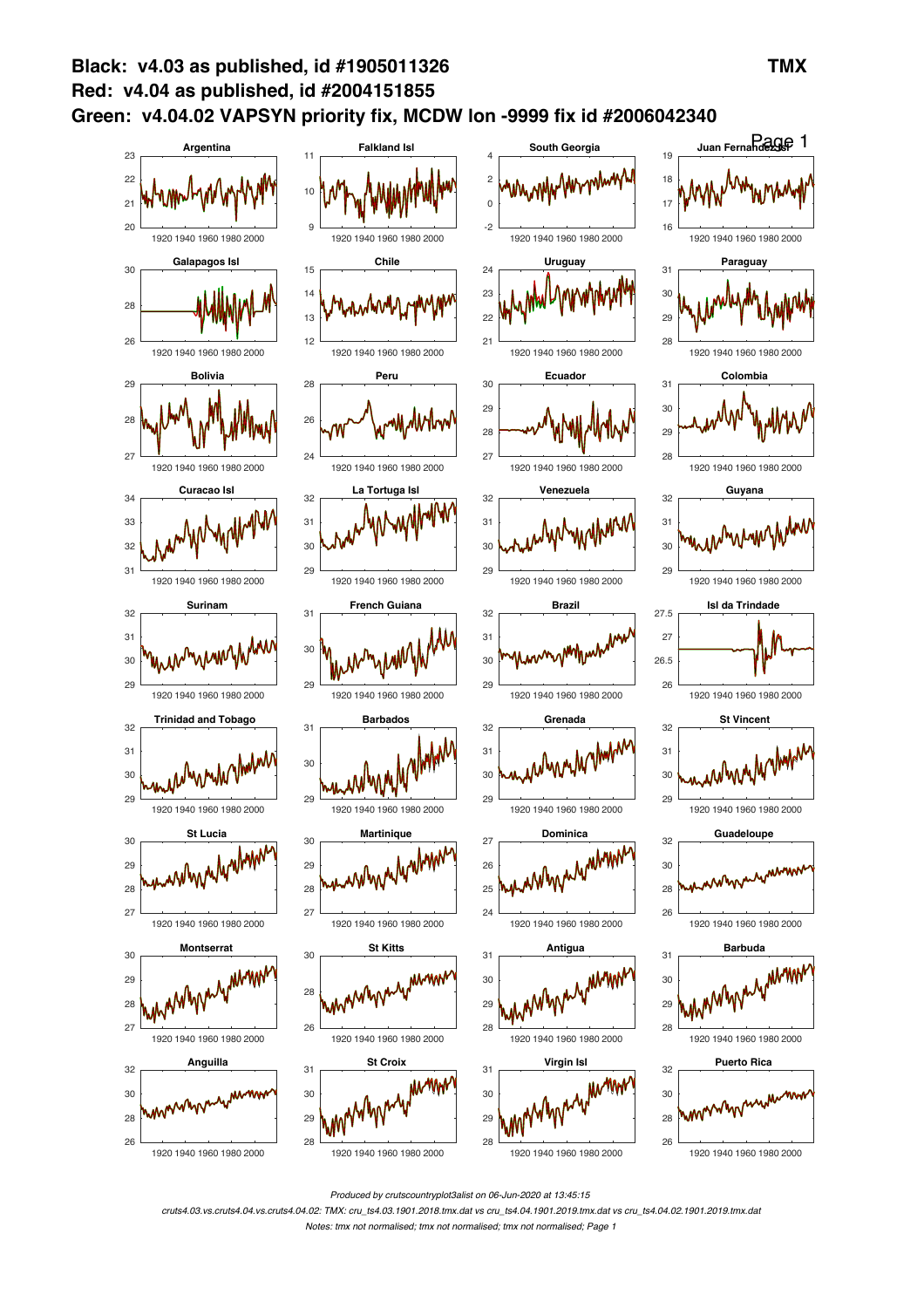

*Produced by crutscountryplot3alist on 06-Jun-2020 at 13:45:17*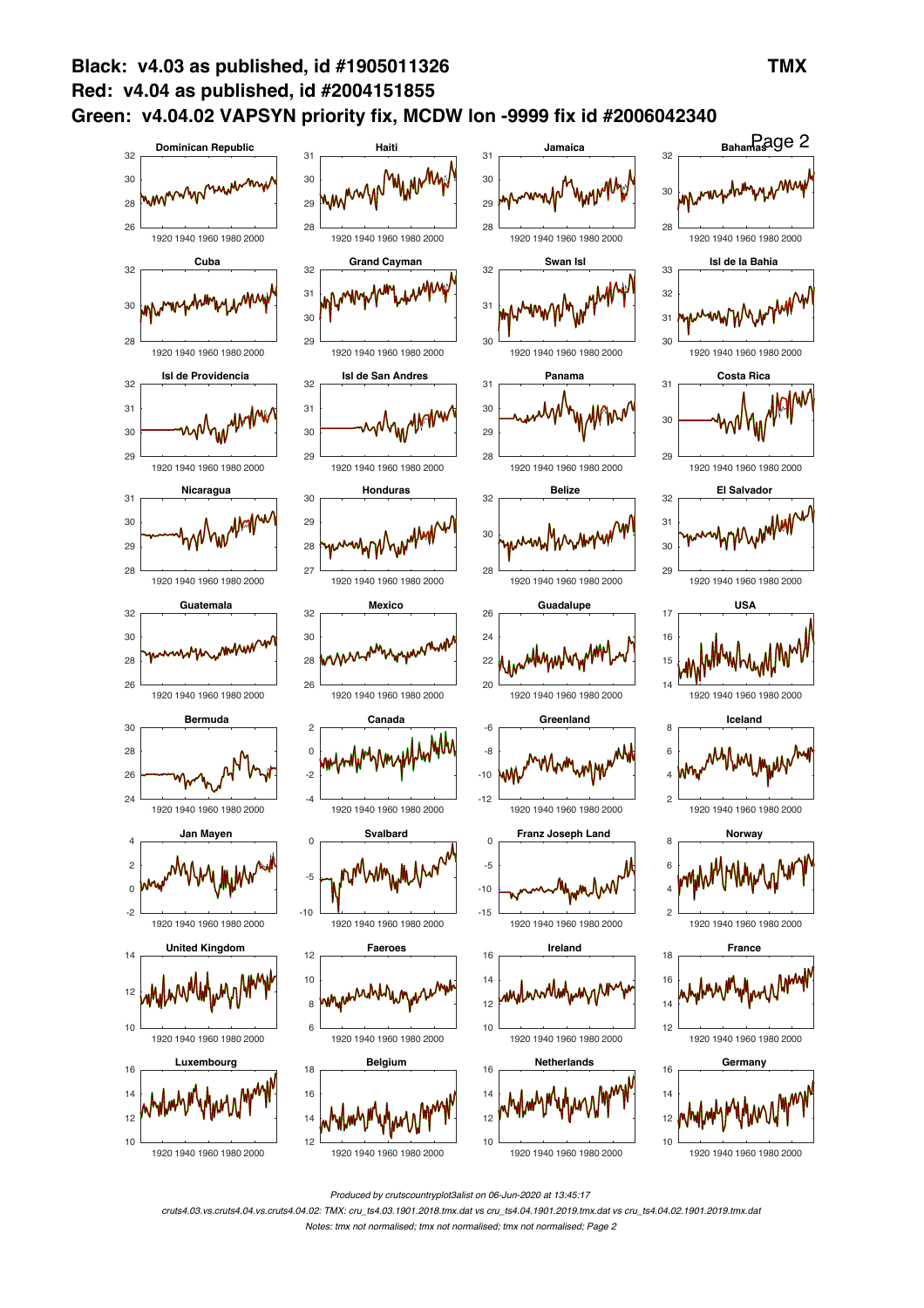

*Produced by crutscountryplot3alist on 06-Jun-2020 at 13:45:19*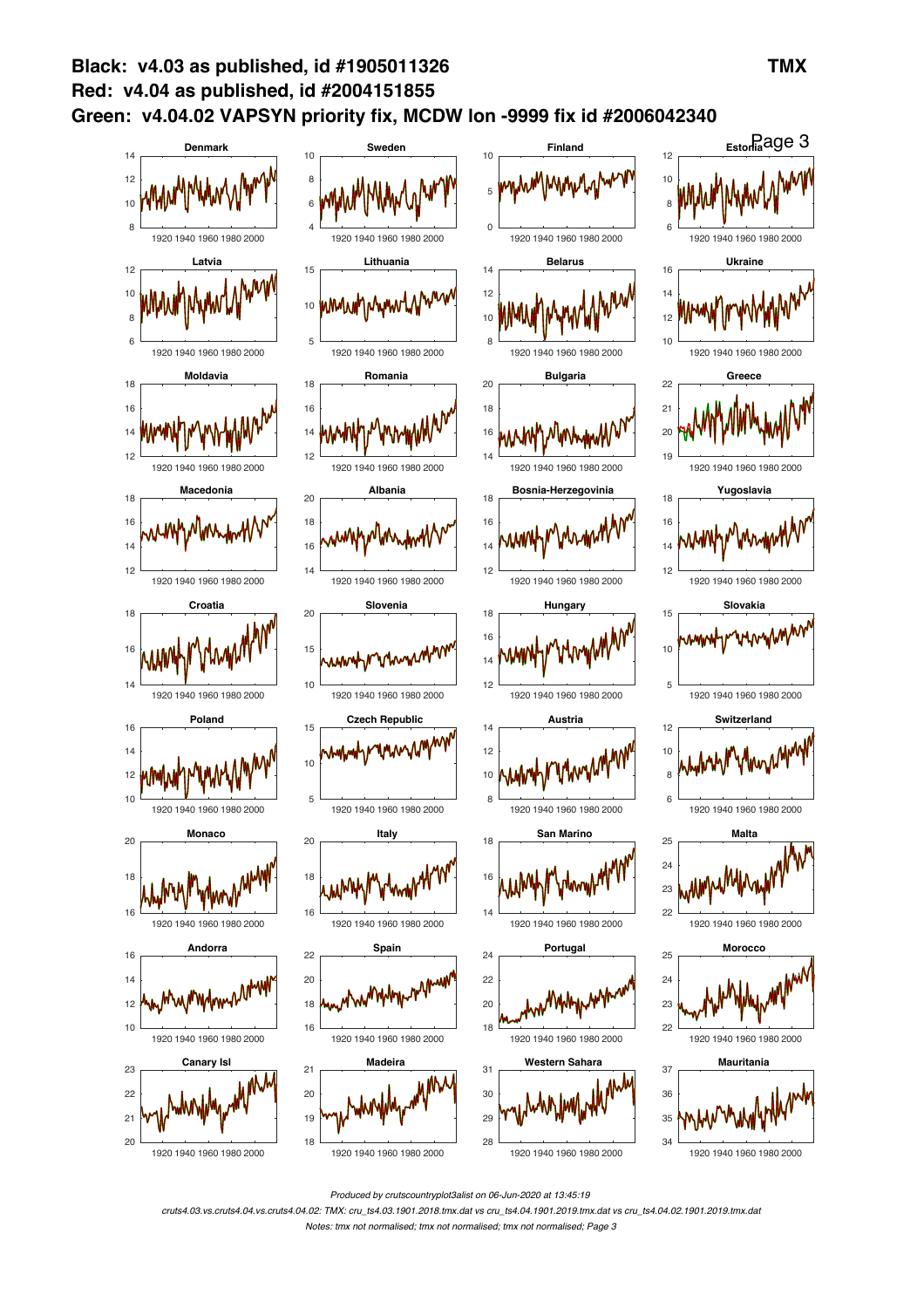

*Produced by crutscountryplot3alist on 06-Jun-2020 at 13:45:21*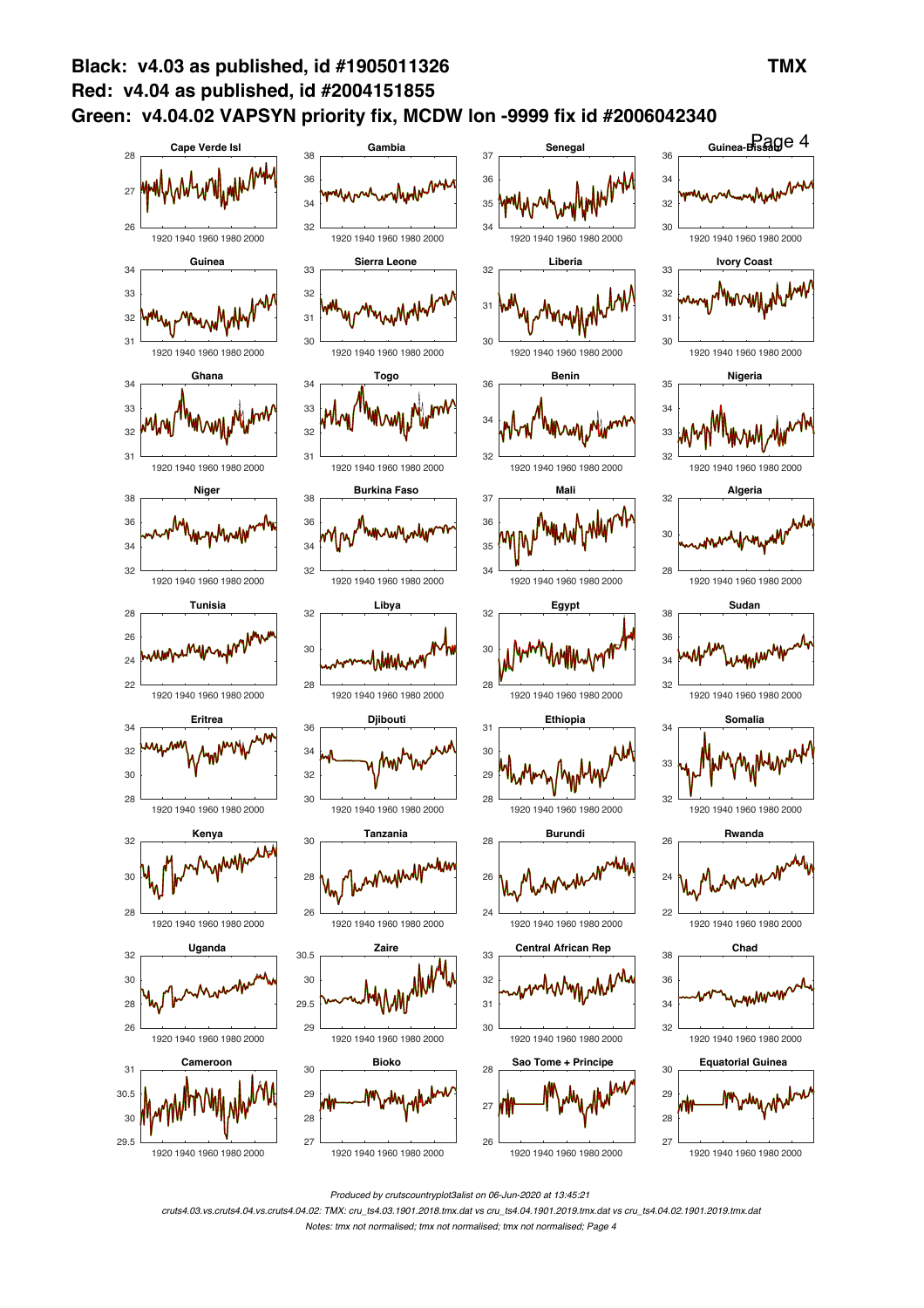

*Produced by crutscountryplot3alist on 06-Jun-2020 at 13:45:22*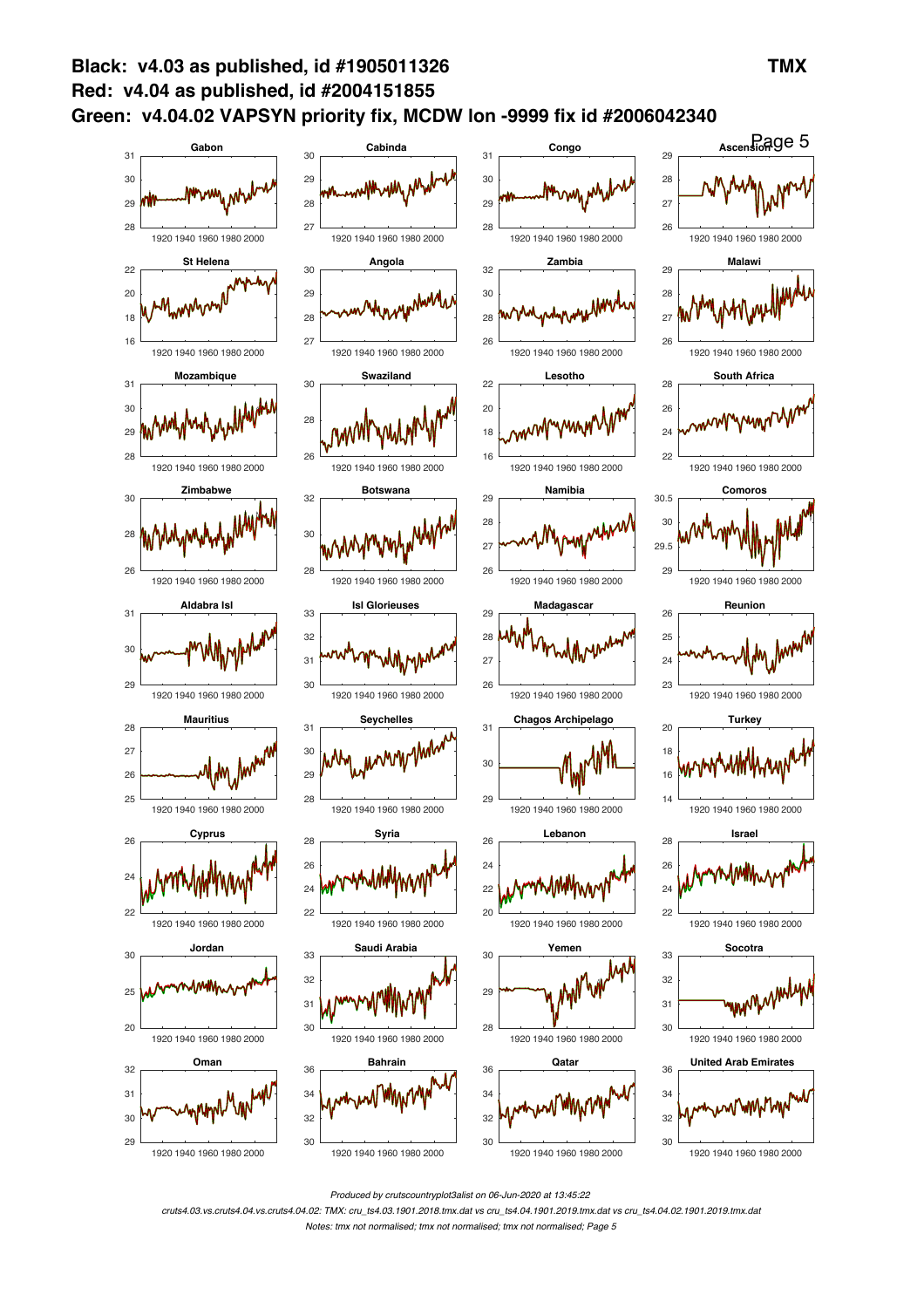

*Produced by crutscountryplot3alist on 06-Jun-2020 at 13:45:24*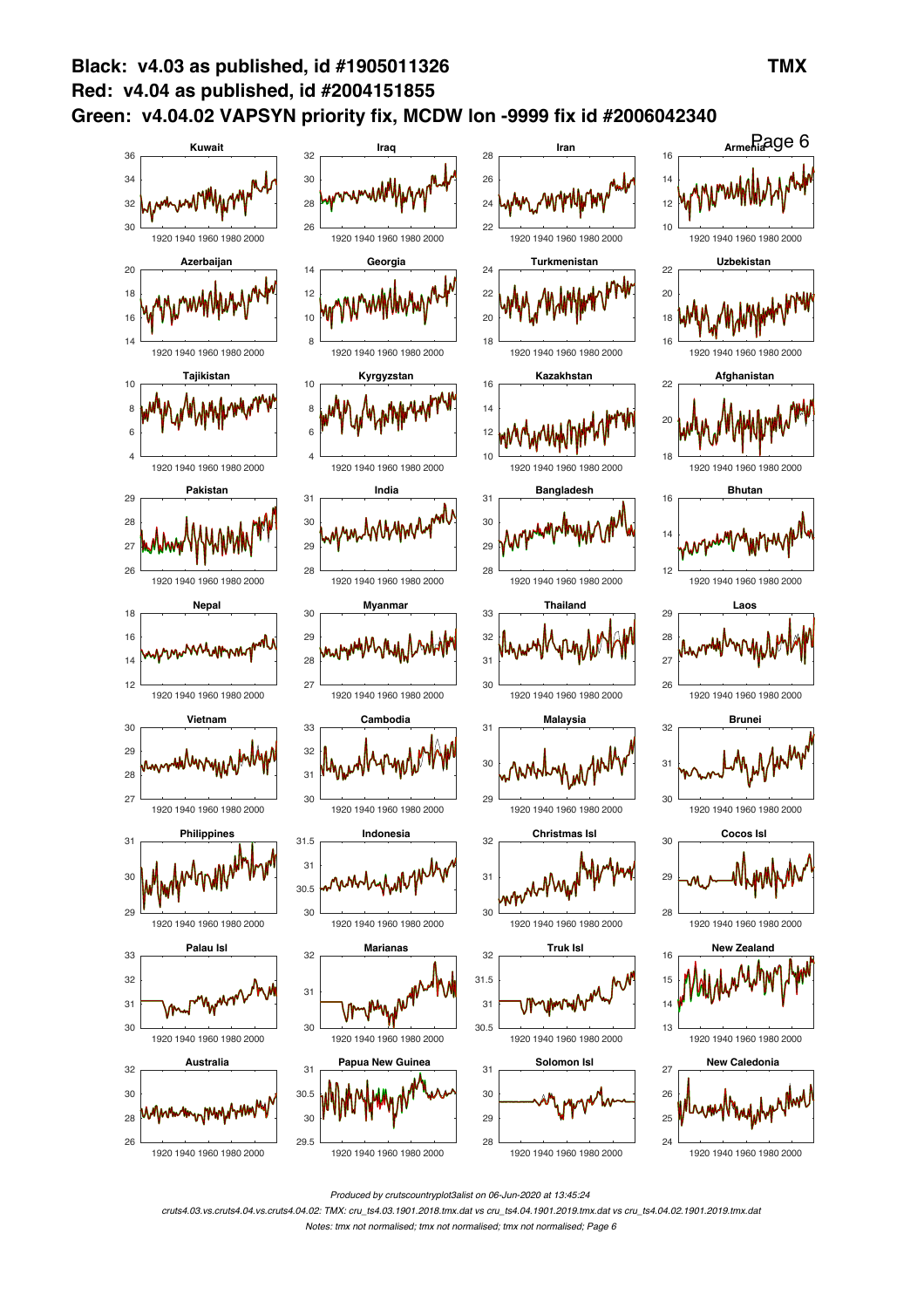

*Produced by crutscountryplot3alist on 06-Jun-2020 at 13:45:26*